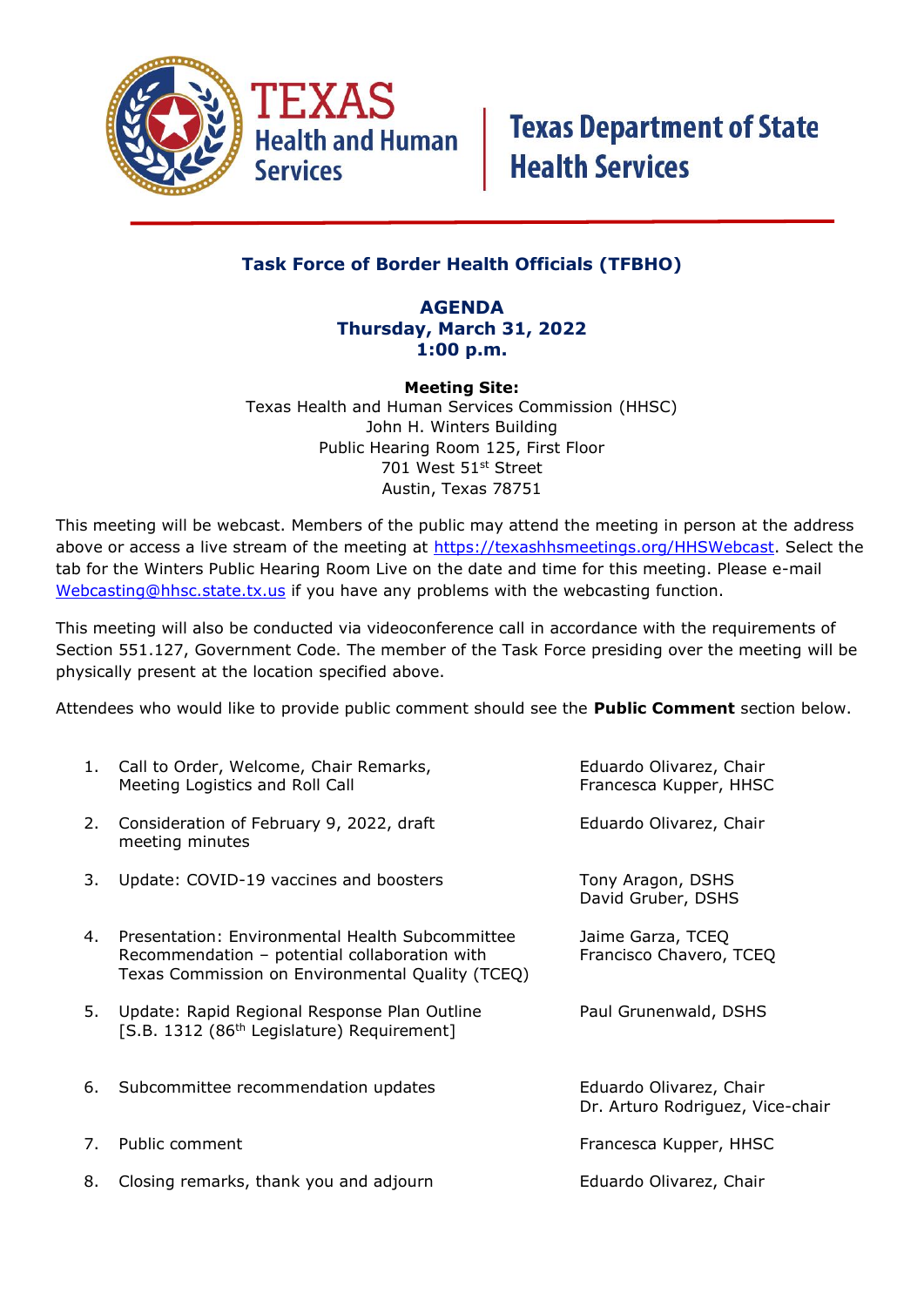

## **Texas Department of State<br>Health Services**

**Public Comment:** The Texas Department of State Health Services (DSHS) , together with HHSC , welcomes public comments pertaining to topics related to border public health. Members of the public who would like to provide public comment may choose from the following options:

- 1. **Oral comments provided virtually**: Members of the public must pre-register to provide oral comments virtually during the meeting by completing a Public Comment Registration form at [https://texashhsmeetings.org/TFBHO\\_PCReg\\_Mar2022](https://texashhsmeetings.org/TFBHO_PCReg_Mar2022) no later than 5:00 p.m. Tuesday, March 29, 2022. Please mark the correct box on the Public Comment Registration form and provide your name, either the organization you are representing or that you are speaking as a private citizen, and your direct phone number. If you have completed the Public Comment Registration form, you will receive an email the day before the meeting with instructions for providing virtual public comment. Public comment is limited to three minutes. Each speaker providing oral public comments virtually must ensure their face is visible and their voice audible to the other participants while they are speaking. Each speaker must state their name and on whose behalf they are speaking (if anyone). If you pre-register to speak and wish to provide a handout before the meeting, please submit an electronic copy in accessible PDF format that will be distributed by HHS staff to TFBHO members and State staff. Handouts are limited to two pages (paper size:  $8.5''$  by  $11''$ , one side only). Handouts must be emailed to [OBPH@dshs.texas.gov](mailto:OBPH@dshs.texas.gov) immediately after pre-registering, but no later than 5:00 p.m. Tuesday, March 29, 2022, and include the name of the person who will be commenting. Do not include health or other confidential information in your comments or handouts. Staff will not read handouts aloud during the meeting, but handouts will be provided to TFBHO members and State staff.
- 2. **Written comments**: Members of the public may provide written public comments by completing a Public Comment Registration form at [https://texashhsmeetings.org/TFBHO\\_PCReg\\_Mar2022.](https://texashhsmeetings.org/TFBHO_PCReg_Mar2022) A member of the public who wishes to provide written public comments must email the comments to [OBPH@dshs.texas.gov](mailto:OBPH@dshs.texas.gov) no later than 5:00 p.m. Tuesday, March 29, 2022. Please include your name and the organization you are representing or that you are speaking as a private citizen. Written comments must be emailed to DSHS immediately after pre-registering and include the name of the person who will be commenting. Written comments are limited to two pages (paper size: 8.5" by 11", one side only). Do not include health or other confidential information in your comments. Staff will not read written comments aloud during the meeting, but comments will be provided to TFBHO members and State staff.
- 3. **Oral comments provided in-person at the meeting location**: Members of the public may provide oral public comment during the meeting in person at the meeting location either by pre-registering using the form above or without pre-registering by completing a form at the entrance to the meeting room. Do not include health or other confidential information in your comments.

#### **Note: These procedures may be revised at the discretion of HHSC.**